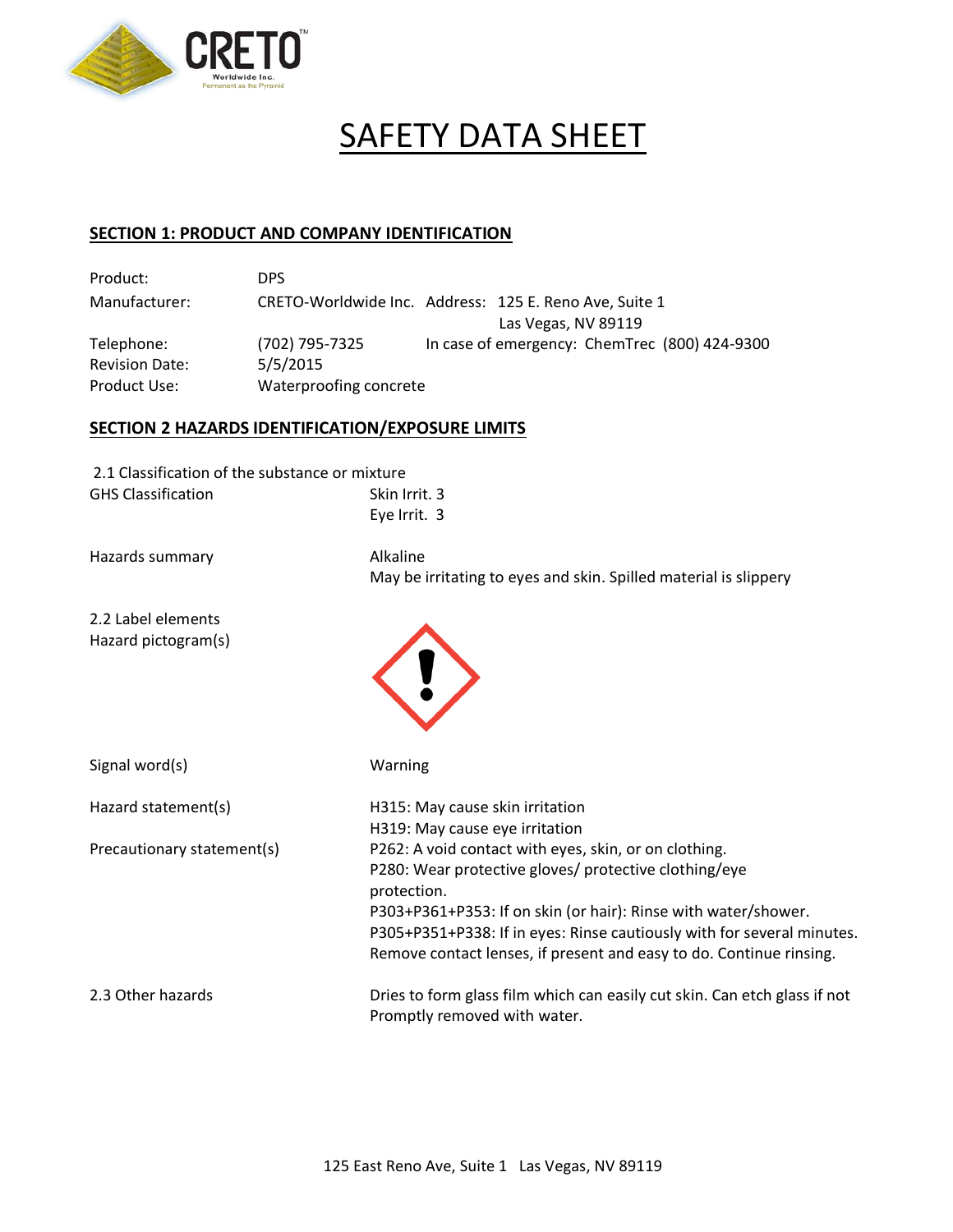

# **SECTION 3: COMPOSITION/INFORMATION ON INGREDIENTS**

| Regulation (EC) No. 1272/2008 (CLP) |           |                           |                      |
|-------------------------------------|-----------|---------------------------|----------------------|
| % $W/W$                             | CAS No.   | EINECS No. /              | Hazard symbol(s) and |
|                                     |           | <b>REACH Registration</b> | hazard statement(s)  |
| Non Hazardous Sealer                |           |                           | H315 : Skin Irrit. 3 |
|                                     |           |                           | $H319: Eye$ Irrit. 3 |
| 60-70                               | 7732-18-5 | 231-791-2                 |                      |
|                                     |           | Proprietary               |                      |

# **SECTION 4: FIRST AID MEASURES**

| 4.1 Description of first aid measures                                                |                                                                                                                                           |
|--------------------------------------------------------------------------------------|-------------------------------------------------------------------------------------------------------------------------------------------|
| <b>EYE Contact</b>                                                                   | Irrigate with eyewash solution or clean water, holding the eyelids<br>Apart, for at least 15 minutes. Obtain immediate medical attention. |
| <b>SKIN Contact</b>                                                                  | Wash affected skin with plenty of water, if symptoms develop, Seek<br>medical attention.                                                  |
| Inhalation                                                                           | Remove affected individual from exposure source and into fresh air, if<br>symptoms persist. Seek medical attention.                       |
| Ingestion                                                                            | Do not induce vomiting. Wash out mouth with water and give large<br>amounts of water or orange juice. Seek medical attention.             |
| 4.2 Most important symptoms                                                          | Alkaline.                                                                                                                                 |
| and effects, both acute and<br>delayed.                                              | Irritating to eyes and skin.                                                                                                              |
| 4.3 Indication of any immediate<br>medical attention and special<br>treatment needed | Seek medical attention if symptoms develop.                                                                                               |

# **SECTION 5: FIRE-FIGHTING MEASURES**

| 5.1 Extinguishing media          |                                                       |
|----------------------------------|-------------------------------------------------------|
| Suitable extinguishing media     | Compatible with all standard fire fighting techniques |
| Unsuitable extinguishing media   | None known.                                           |
| 5.2 Special hazards arising from | Not applicable. Aqueous solution. Non-combustible.    |
| the substance or mixture.        |                                                       |
| 5.3 Advice for fire-fighters     | None                                                  |

# **SECTION 6: ACCIDENTAL RELEASE MEASURES**

Spill or Leak Procedures: With spills or leaks use absorbent material such as sawdust, vermiculite or sand. Place clean-up material in marked containers for proper disposal.

# **SECTION 7: HANDLING AND STORAGE**

| Precautions for safe handling: | Avoid contact with eyes, skin and clothing. |
|--------------------------------|---------------------------------------------|
| Conditions for safe storage:   | Storage temperature 0-95°F.                 |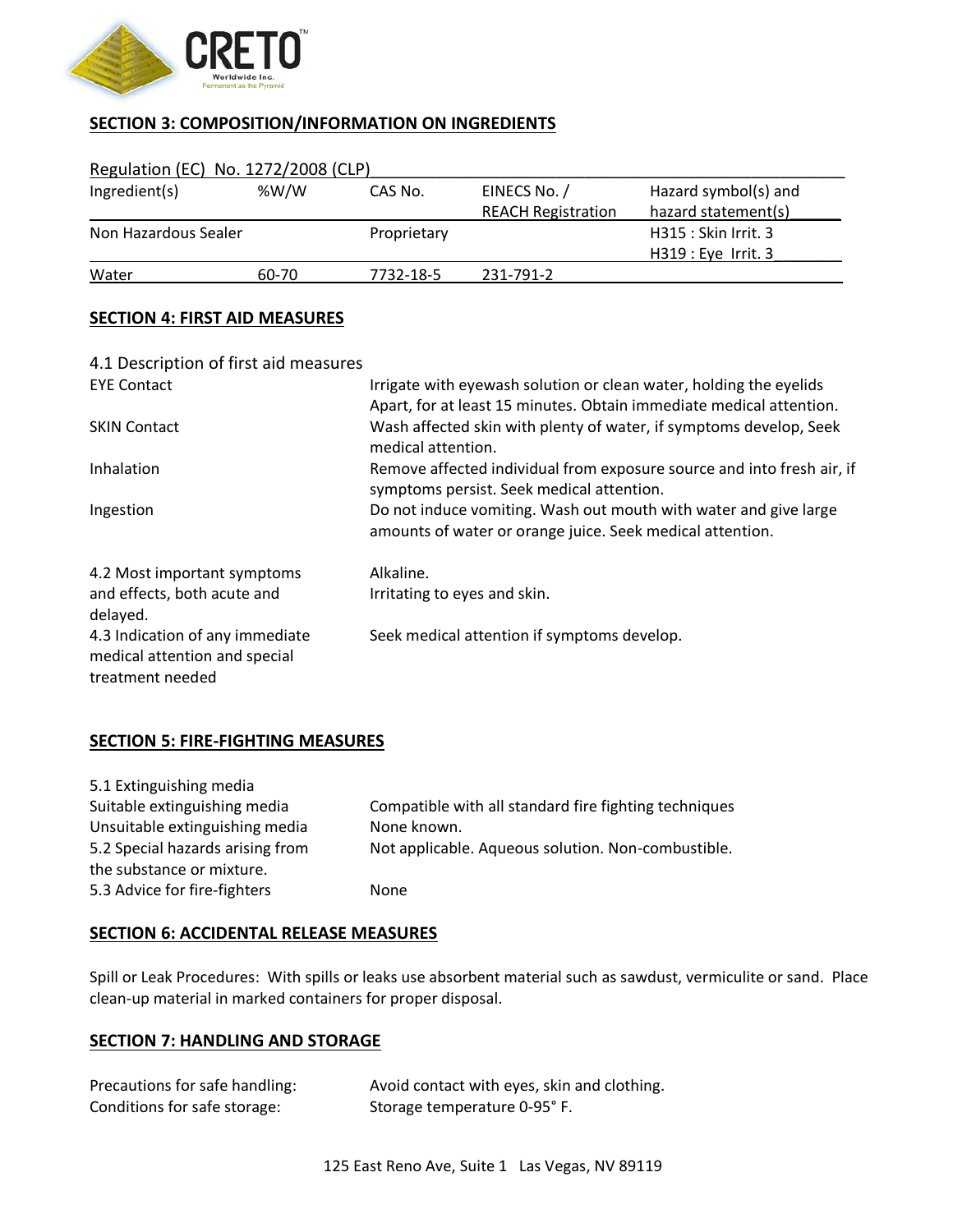

# **SECTION 8: EXPOSURE CONTRALS/PERSONAL PRETECTION**

SUBSTANCE. **CONSERVING THE SUBSTANCE** Occupational Exposure Limits Silicic acid, sodium salt No Occupational Exposure Limits assigned An exposure limit of 2 mg/m3 (15 min TWA) is recommended by analogy With sodium hydroxide (UK EH40).

# **SECTION 9: PHYSICAL AND CHEMICAL PROPERTIES**

Information on basic physical and chemical properties

| Liquid. Almost colorless. |  |
|---------------------------|--|
| Odorless.                 |  |
| Not applicable.           |  |
| 10.77                     |  |
| 1.134                     |  |
| $212^{\circ}F$            |  |
| Not applicable.           |  |
| Soluble.                  |  |
|                           |  |

# **SECTION 10: STABILITY AND REACTIVITY**

| 10.1 Reactivity               | With glass and aluminum, etching will occur. |
|-------------------------------|----------------------------------------------|
| 10.2 Chemical stability       | Stable.                                      |
| 10.3 Conditions to avoid      | None.                                        |
| 10.4 Hazardous Polymerization | Will not occur.                              |
| 10.5 Incompatible materials   | Do not mix with other chemicals.             |
| 10.6 Hazardous Decomposition  |                                              |
| Products                      | None known.                                  |

# **SECTION 11: TOXICOLOGICAL INORMATION**

|             | Eye Contact: Direct contact may cause mild irritation and redness. |
|-------------|--------------------------------------------------------------------|
|             | Skin Contact: Direct contact may cause slight skin irritation.     |
| Ingestion:  | Non-toxic, may cause gastro- intestinal irritation.                |
| Inhalation: | Mist is irritant to the respiratory tract.                         |

# **SECTION 12: ECOLOGICAL INFORMATION**

Page 3 of 4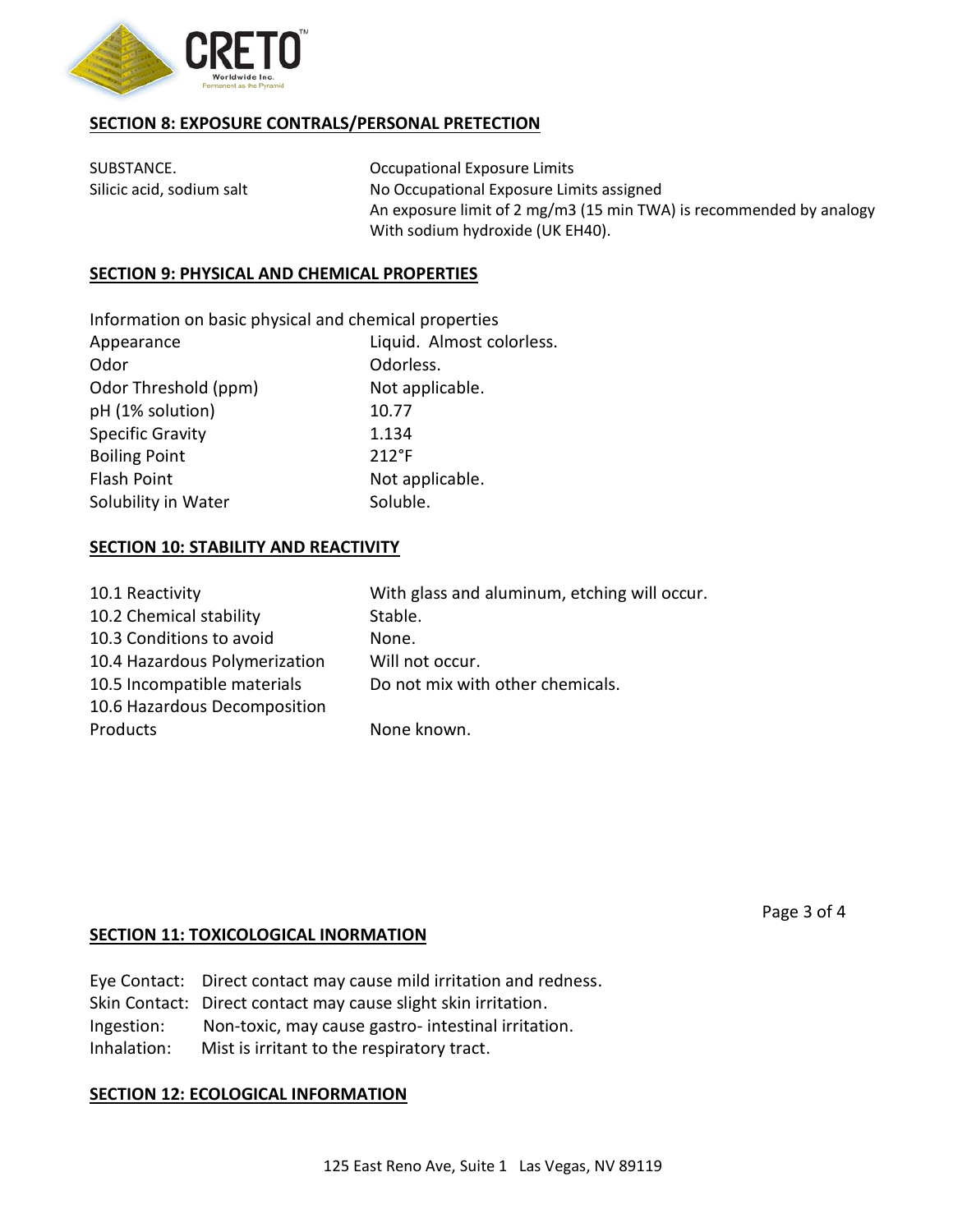

| 12.1 Toxicity                  | None.                                                          |
|--------------------------------|----------------------------------------------------------------|
| 12.2 Degradability             | Inorganic, Soluble upon dilution, rapidly depolymerise         |
| 12.3 Bioaccumulative potential | Inorganic. The substance has no potential for bioaccumulation. |
| 12.4 Mobility in soil          | Not applicable.                                                |
| 12.5 Other adverse effects     | Not applicable.                                                |

# **SECTION 13: DISPOSAL CONSIDERATIONS**

13.1 Waste treatment methods Disposal should be in accordance with local, state or national Legislation.

#### **SECTION 14: TRANSPORTAION INFORMATION**

| 14.1 UN number                    | Not classified according to the United Nations         |
|-----------------------------------|--------------------------------------------------------|
|                                   | 'recommendations on the Transport of Dangerous Goods'. |
|                                   | Not classified as hazardous under DOT or US Transport  |
|                                   | Recommendations.                                       |
|                                   | International Maritime Dangerous Goods (IMDG) Code:    |
|                                   | Not classified of hazardous                            |
| 14.2 Proper Shipping Name         | Not applicable.                                        |
| 14.3 Transport hazard class(es)   | Not applicable.                                        |
| 14.4 Packing group                | Not applicable.                                        |
| 14.5 Environmental hazards        | Not classified as a Marine Pollutant.                  |
| 14.6 Special precautions for user | Unsuitable containers: Aluminum                        |
| 14.7 Transport in bulk according  | Not applicable                                         |
| To Annex II of MARPOL73/78 and    |                                                        |
| the IBC Code                      |                                                        |

# **SECTION 15: REGULATORY INFORMATION**

15.1 Safety, health and environmental regulations/legislation specific for the substance or mixture Other regulatory considerations None recognized.

Page 4 of 4

# **SECTION 16 OTHER INFORMATION**

Preparation Date 5/12/2015 The following sections contain revisions or new statements: All sections.

GHS Classification Skin Irrit. 3

Eye Irrit. 3